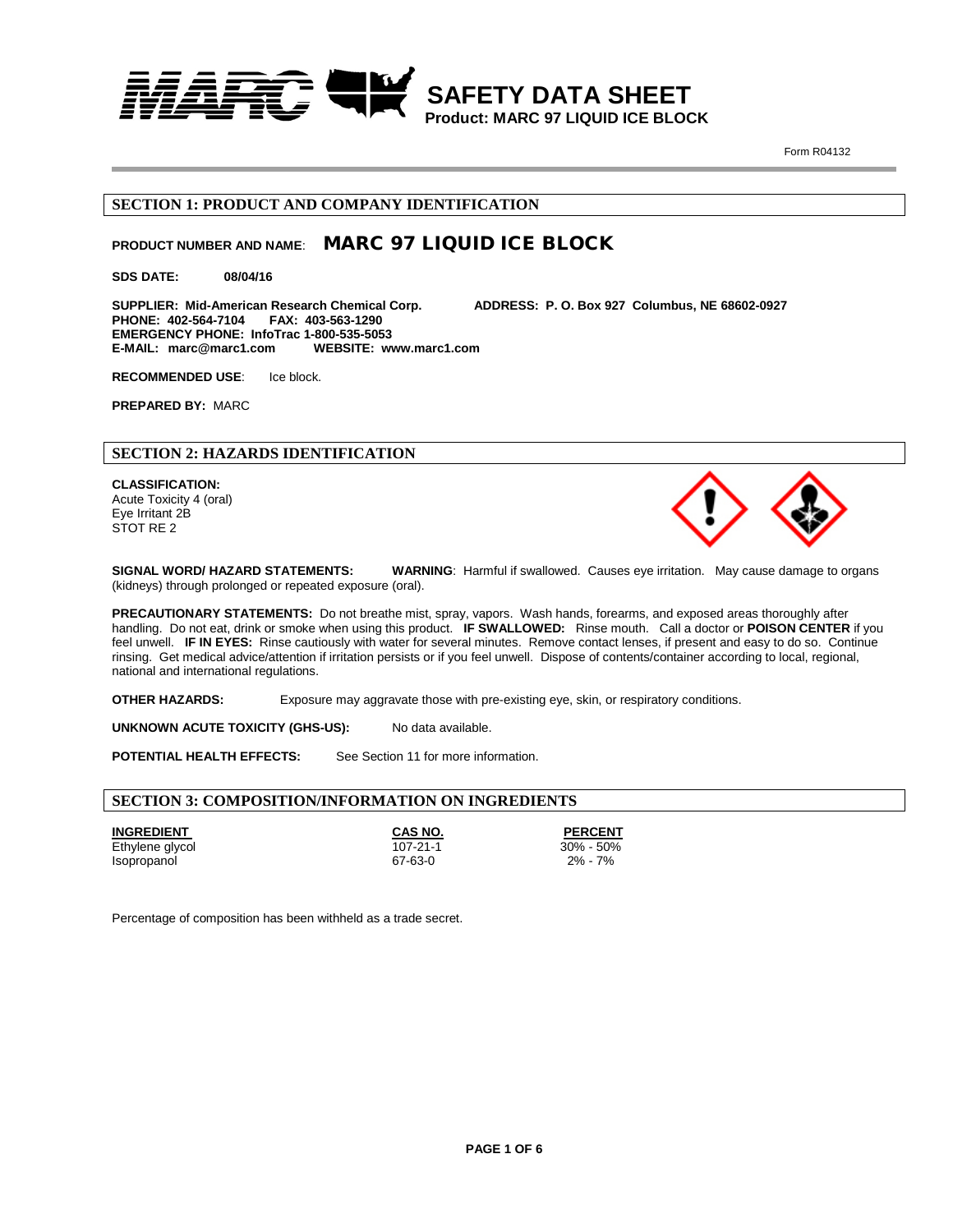

### **SECTION 4: FIRST AID MEASURES**

**FIRST-AID MEASURES GENERAL:** Never give anything by mouth to an unconscious person. If you feel unwell, seek medical advice.

- **EYES**: Rinse cautiously with water for at least 15 minutes. Remove contact lenses, if present and easy to do. Continue rinsing . Obtain medical attention.
- SKIN: Rinse immediately with plenty of water. Obtain medical attention if irritation develops or persists.
- **INGESTION**: **DO NOT INDUCE VOMITING!** Rinse mouth. Immediately call a POISON CENTER or doctor/ physician.
- **INHALATION:** Move person to fresh air and keep at rest in a position comfortable for breathing. Obtain medical attention if breathing difficulty persists or if you feel unwell.

### **MOST IMPORTANT SYMPTOMS &/**

**EFFECTS, BOTH ACUTE & DELAYED:** Harmful if swallowed. May cause damage to organs through prolonged or repeated exposure. Causes eye irritation.

- **AFTER INHALATION:** May cause respiratory irritation.
- **AFTER SKIN CONTACT:** May cause skin irritation.
- **AFTER EYE CONTACT:** May cause eye irritation.
- **AFTER INGESTION:** Harmful if swallowed.

**CHRONIC SYMPTOMS:** May cause damage to organs through prolonged or repeated exposure.

#### **INDICATION OF IMMEDIATE MEDICAL**

**ATTENTION & SPECIAL TREATMENT NEEDED**: If you feel unwell, seek medical advice (show label where possible).

**NOTES TO PHYSICIAN:** N/A

### **SECTION 5: FIRE FIGHTING MEASURES**

| <b>EXTINGUISHING MEDIA:</b>                                                | Use extinguishing media appropriate for surrounding fire.                                                                                                                    |  |
|----------------------------------------------------------------------------|------------------------------------------------------------------------------------------------------------------------------------------------------------------------------|--|
| UNSUITABLE EXTINGUISHING MEDIA:                                            | Do not use a heavy water stream. Use of heavy stream of water may spread fire.<br>Application of water stream to hot product may cause frothing and increase fire intensity. |  |
| <b>SPECIAL FIRE FIGHTING PROCEDURES</b><br><b>FIRE-FIGHTING EQUIPMENT:</b> | Exercise caution when fighting any chemical fire. Use water spray or fog for cooling<br>exposed containers.                                                                  |  |
|                                                                            | Do not enter fire area without proper protective equipment, including respiratory protection.                                                                                |  |
|                                                                            | <b>UNUSUAL FIRE AND EXPLOSION HAZARDS: FIRE HAZARD:</b> Not considered flammable but may burn at high temperatures.<br><b>EXPLOSION HAZARD:</b> Product is not explosive.    |  |
| <b>HAZARDOUS DECOMPOSITION PRODUCTS:</b> Carbon oxides (CO, CO2).          |                                                                                                                                                                              |  |
| <b>OTHER INFORMATION:</b>                                                  | Refer to Section 9 for flammability properties.                                                                                                                              |  |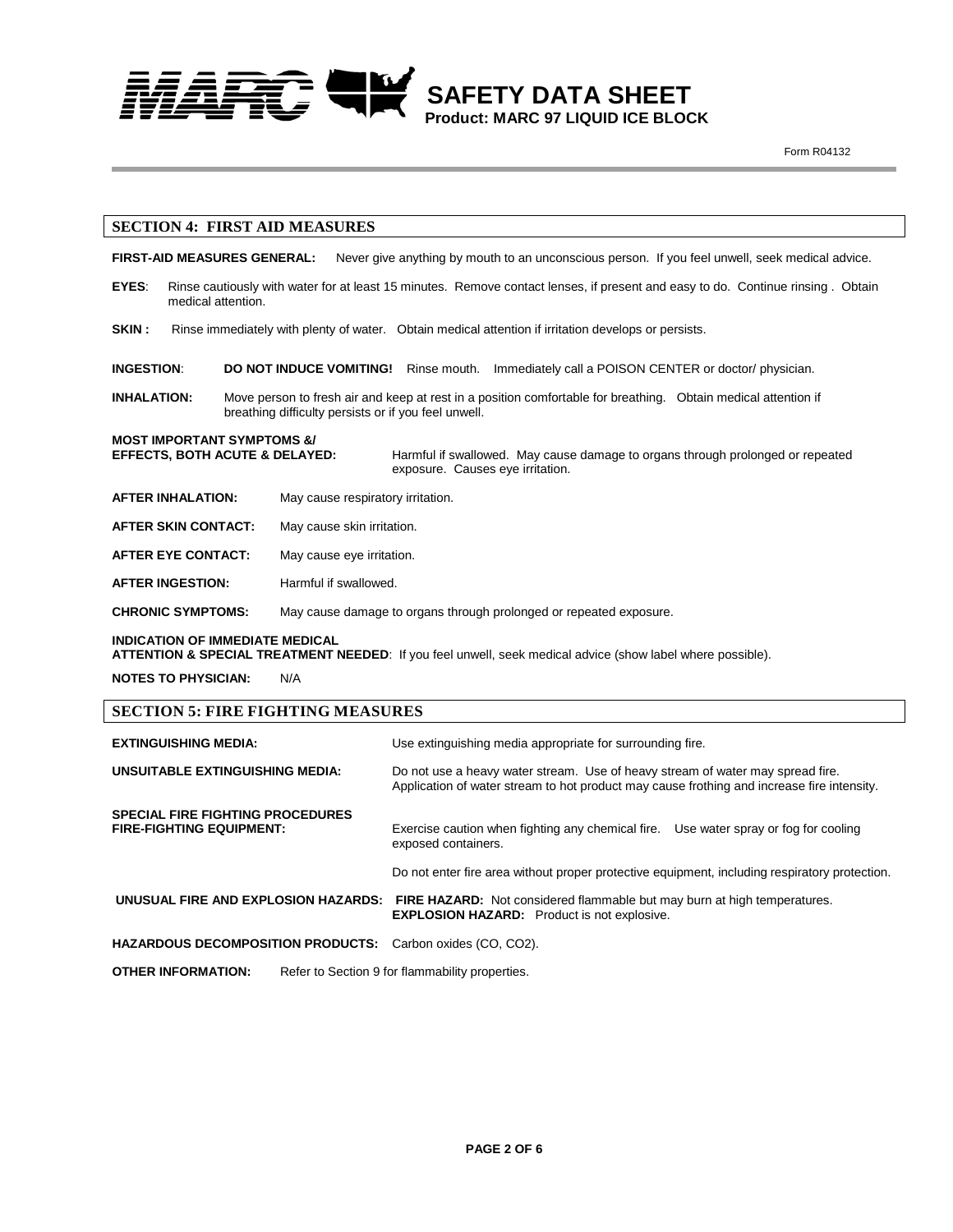

## **SECTION 6: ACCIDENTAL RELEASE MEASURES**

| <b>EMERGENCY PROCEDURES/</b><br><b>PERSONAL PRECAUTIONS:</b>                                    | Avoid all contact with skin, eyes, or clothing. Avoid breathing (vapor, mist, spray).                                                                                                                                            |  |
|-------------------------------------------------------------------------------------------------|----------------------------------------------------------------------------------------------------------------------------------------------------------------------------------------------------------------------------------|--|
| <b>NON-EMERGENCY PERSONNEL:</b><br><b>PROTECTIVE EQUIPMENT:</b><br><b>EMERGENCY PROCEDURES:</b> | Use appropriate personal protection equipment (PPE).<br>Evacuate unnecessary personnel.                                                                                                                                          |  |
| <b>EMERGENCY RESPONDERS:</b><br><b>PROTECTIVE EQUIPMENT:</b><br><b>EMERGENCY PROCEDURES:</b>    | Equip cleanup crew with proper protection.<br>Stop leak if safe to do so. Ventilate area.                                                                                                                                        |  |
| <b>PROTECTIVE EQUIPMENT:</b>                                                                    | Wear appropriate personal protection equipment (PPE). See SECTION 8 EXPOSURE<br>CONTROLS AND PERSONAL PROTECTION.                                                                                                                |  |
| <b>ENVIRONMENTAL PRECAUTIONS:</b>                                                               | Prevent to sewers and public waters. Notify authorities if liquid enters sewers or public waters                                                                                                                                 |  |
| <b>METHODS AND MATERIALS FOR CONTAINMENT AND CLEANUP:</b>                                       | Contain any spills with dikes or absorbents to prevent<br>Migration and entry into sewers or streams.                                                                                                                            |  |
| <b>METHODS FOR CLEANING UP:</b>                                                                 | Clear up spills immediately and dispose of waste safely. Spills should be contained with mechanical<br>barriers. Transfer spilled material to a suitable container for disposal. Contact competent authorities<br>after a spill. |  |
| <b>SECTION 7: HANDLING AND STORAGE</b>                                                          |                                                                                                                                                                                                                                  |  |
| <b>PRECAUTIONS FOR</b><br><b>SAFE HANDLING/</b><br>CTAD ACE.                                    | Unnelle in accordance with good inductively lugican and octaty procedures. Weak honde and other evapored                                                                                                                         |  |

**STORAGE:** Handle in accordance with good industrial hygiene and safety procedures. Wash hands and other exposed areas with mild soap and water before eating, drinking or smoking and when leaving work. **STORAGE CONDITIONS:** Store in a dry, cool ad well-ventilated place. Keep container closed when not in use. Keep/Store away from direct sunlight, extremely high or low temperatures and incompatible materials. **OTHER PRECAUTIONS:** KEEP OUT OF REACH OF CHILDREN! READ LABEL CAREFULLY! **INCOMPATIBLE PRODUCTS:** Strong acids, strong bases, strong oxidizers.

 **SECTION 8: EXPOSURE CONTROLS/PERSONAL PROTECTION**

#### **CONTROL PARAMETERS:**

| <b>ETHYLENE GLYCOL (107-21-1)</b> |                               |                |
|-----------------------------------|-------------------------------|----------------|
| <b>USA ACGIH</b>                  | Ceilina<br>ACGIH<br>ı (ma/m3) | 100<br>ገ mɑ/mኌ |
|                                   |                               |                |
| <b>ISOPROPANOL</b>                |                               | $200$ ppm      |

| <b>EXPOSURE CONTROLS:</b>                                      |                                                                                                                                             |  |
|----------------------------------------------------------------|---------------------------------------------------------------------------------------------------------------------------------------------|--|
| <b>APPROPRIATE ENGINEERING</b><br><b>CONTROLS/VENTILATION:</b> | Ensure adequate ventilation, especially in confined areas.                                                                                  |  |
| <b>RESPIRATORY PROTECTION:</b>                                 | Use NIOSH approved respirator or self-contained breathing apparatus whenever exposure<br>may exceed established Occupation Exposure Limits. |  |
| <b>EYE/FACE PROTECTION:</b>                                    | Use chemical goggles or safety glasses.                                                                                                     |  |
| <b>SKIN PROTECTION/PROTECTIVE GLOVES:</b>                      | Wear chemically resistant protective gloves.                                                                                                |  |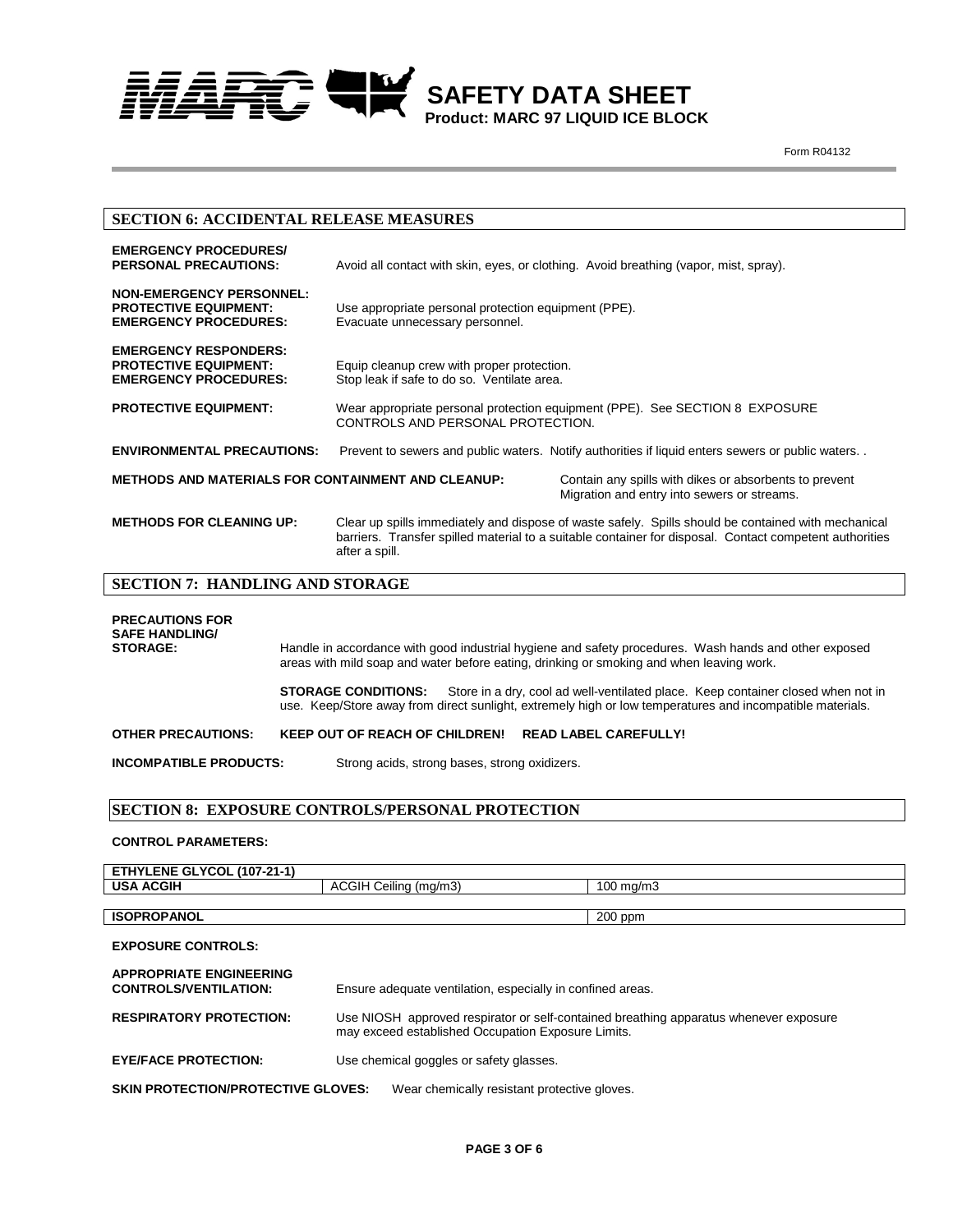

 **SAFETY DATA SHEET Product: MARC 97 LIQUID ICE BLOCK**

Form R04132

## **OTHER PROTECTIVE CLOTHING OR EQUIPMENT:**

Wear chemically resistant materials and fabrics. Emergency eye wash fountains and safety showers should be available in the immediate vicinity of any potential exposure.

**WORK HYGIENIC PRACTICES:** 

Handle in accordance with good industrial hygiene and safety procedures. Wash hands and other exposed areas with mild soap and water before eating, drinking or smoking and when leaving work. Routinely wash protective equipment to remove contaminants.

### **SECTION 9: PHYSICAL AND CHEMICAL PROPERTIES**

**APPEARANCE: PHYSICAL STATE:** Liquid.<br> **COLOR:** Blue **COLOR:** Blue<br> **COLOR:** Blue<br> **COLOR:** Alcohol **ODOR:** Alcohol **ODOR THRESHOLD:** No data available. **pH:** 7-8 **EVAPORATION RATE:** No data available.<br>
MELTING POINT/RANGE: No data available. **MELTING POINT/RANGE:**<br> **FREEZING POINT:**<br>  $-13^{\circ}C (8.6^{\circ}F)$ **FREEZING POINT:**  $-13^{\circ}C$  (8.6°F)<br> **BOILING POINT (760 mmHg):**  $197^{\circ}C$  (386°F) @ 760 mm Hg **BOILING POINT (760 mmHg):** 197° C (386°F) @ 760 mmHg):<br> **PLASH POINT/METHOD USED:** No data available. **FLASH POINT/METHOD USED:** No data available.<br> **AUTO-IGNITION TEMPERATURE:** No data available. **AUTO-IGNITION TEMPERATURE:** No data available.<br>**DECOMPOSITION TEMPERATURE:** No data available. **DECOMPOSITION TEMPERATURE:** No data available.<br> **FLAMMABILITY (solid, gas):** No data available. **FLAMMABILITY (solid, gas):** <br> **VAPOR PRESSURE (mmHg):** 0.06mm Hg @ 20°C (68°F) **VAPOR PRESSURE (mmHg):** 0.06mm Hg<br>**RELATIVE VAPOR DENSITY (AIR = 1):** 2.1 (Air=1) **RELATIVE VAPOR DENSITY (AIR = 1):**<br>SPECIFIC GRAVITY: **SOLUBILITY IN WATER: PARTITION COEFFICIENT, n-OCTANOL/WATER:** No data available.<br> **No data available.**<br>
No data available.

1.12 @ 15.5°C (60.4°F)<br>100% No data available.

**OTHER INFORMATION:**

0% @ 20°C (68°F)

# **SECTION 10: STABILITY AND REACTIVITY**

**REACTIVITY:** Hazardous reactions will not occur under normal conditions.

**CHEMICAL STABILITY:** Stable under recommended handling and storage conditions (see Section 7).

**POSSIBILITY OF HAZARDOUS**

**REACTIONS:** Hazardous polymerization will not occur.

**CONDITIONS TO AVOID:** Direct sunlight. Extremely high or low temperatures. Ignition sources. Incompatible materials.

**INCOMPATIBILITY (MATERIAL TO AVOID): Strong acids. Strong bases. Strong oxidizers.** 

**HAZARDOUS DECOMPOSITION OR BY-PRODUCTS:** Carbon oxides (CO, CO2).

**HAZARDOUS POLYMERIZATION:** Will not occur. **CONDITIONS TO AVOID (POLYMERIZATION):** See above.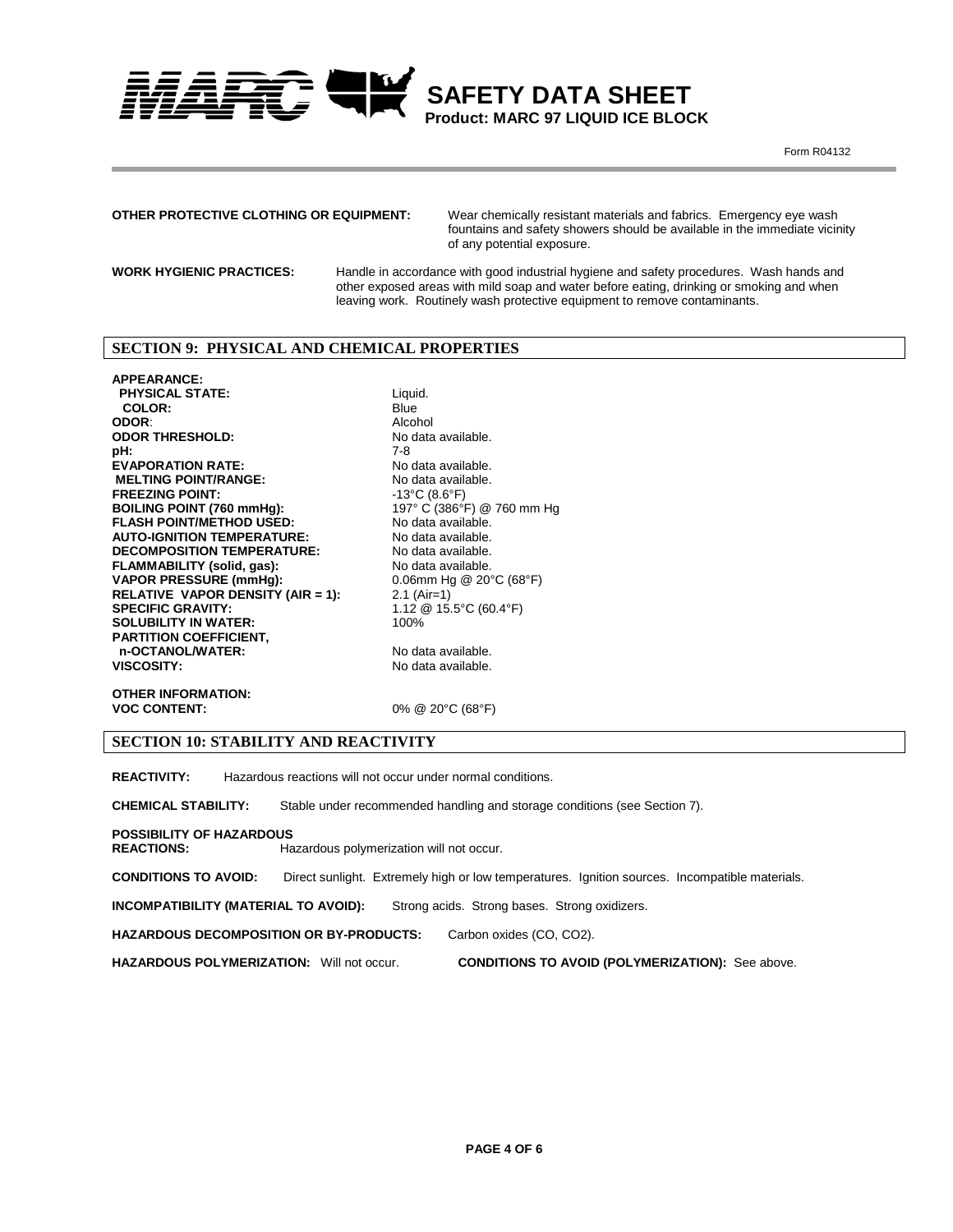

|                                                                     | SECTION 11: TOXICOLOGICAL INFORMATION                                              |
|---------------------------------------------------------------------|------------------------------------------------------------------------------------|
| <b>INFORMATION ON TOXICOLOGICAL EFFECTS:</b>                        |                                                                                    |
| <b>ACUTE TOXICITY;</b>                                              | Harmful if swallowed.                                                              |
| <b>ETHYLENE GLYCOL</b>                                              |                                                                                    |
| ATE (Oral)                                                          | 500.00 mg/kg body weight.                                                          |
|                                                                     |                                                                                    |
| <b>SKIN CORROSION/IRRITATION:</b>                                   | Not classified.                                                                    |
| <b>SERIOUS EYE DAMAGE/</b><br><b>EYE IRRITATION:</b>                | Causes eye irritation.                                                             |
| <b>RESPIRATORY OR SKIN SENSITIZATION:</b>                           | Not classified.                                                                    |
| <b>GERM CELL MUTAGENICITY:</b>                                      | Not classified.                                                                    |
| <b>CARCINOGENICITY:</b>                                             | Not classified.                                                                    |
| <b>REPRODUCTIVE TOXICITY:</b>                                       | Not classified.                                                                    |
| <b>SPECIFIC TARGET ORGAN TOXICITY-</b><br><b>SINGLE EXPOSURE:</b>   | Not classified.                                                                    |
| <b>SPECIFIC TARGET ORGAN TOXICITY-</b><br><b>REPEATED EXPOSURE:</b> | May cause damage to organs (kidneys) though prolonged or repeated exposure (oral). |
| <b>ASPIRATION HAZARD:</b>                                           | Not classified.                                                                    |
| <b>AFTER INHALATION:</b>                                            | May cause respiratory irritation.                                                  |
| <b>AFTER SKIN CONTACT:</b>                                          | May cause skin irritation.                                                         |
| <b>AFTER EYE CONTACT:</b>                                           | Causes eye irritation.                                                             |
| <b>AFTER INGESTION:</b>                                             | Harmful if swallowed.                                                              |
| <b>CHRONIC SYMPTOMS:</b>                                            | May cause damage to organs through prolonged or repeated exposure.                 |

## **SECTION 12: ECOLOGICAL INFORMATION**

## **TOXICITY:**

| <b>ETHYLENE GLYCOL (107-21-1)</b> |                                                                              |
|-----------------------------------|------------------------------------------------------------------------------|
| LC50 Fish 1                       | 41000 mg/l (Exposure time: 96 h – Species: Oncorhynchus mykiss)              |
| <b>LC50 Daphnia 1</b>             | 46000 mg/l (Exposure time: 48 h – Species: Daphnia magna)                    |
| <b>LC 50 Fish 2</b>               | $14 - 18$ ml/l (Exposure time: 96 h – Species: Oncorhynchus mykiss [static]) |

## **PERSISTENCE AND DEGRADABILITY:** No additional information available.

## **BIOACCUMULATIVE POTENTIAL:**

| <b>ETHYLENE GLYCOL</b><br>. (107-21-1) |                  |
|----------------------------------------|------------------|
| Log Pow                                | $\sim$<br>$\sim$ |